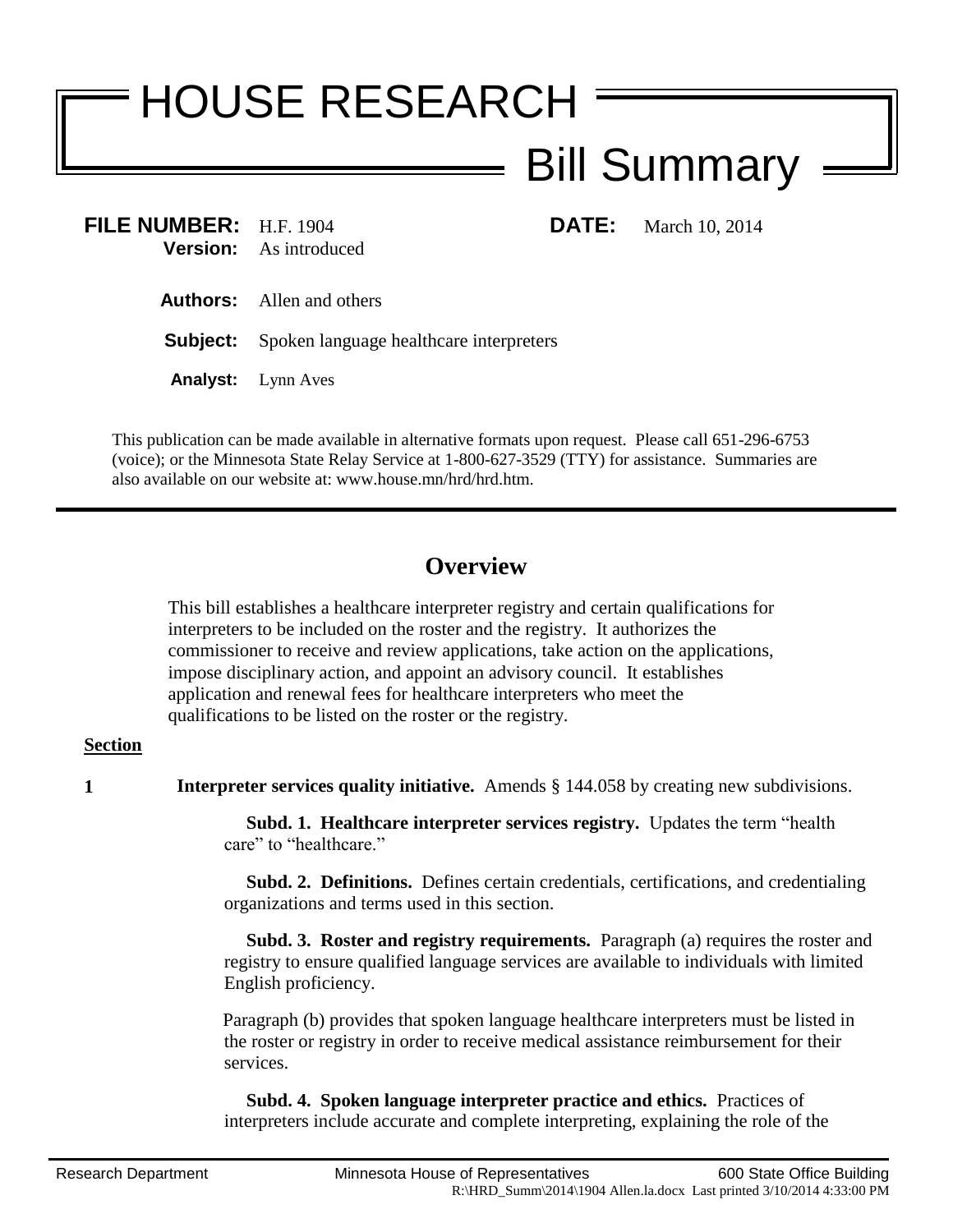#### **Section**

interpreter, and managing the flow of communication. Ethical requirements include adherence to the interpreter's code of ethics and adherence to legal requirements to ensure patient confidentiality.

 **Subd. 6. Minimum qualification for roster.** Provides that applicants must be at least 18 years old, have a high school diploma or equivalent, undergo a criminal background check, and affirm in writing that the applicant has read the code of ethics.

 **Subd. 7. Minimum qualifications for registry.** Requires all applicants to meet roster qualifications and pass a test of spoken language proficiency in English and each other working language, pass an interpreting skills test, and complete at least 40 hours of interpreter training. Requires an applicant to provide proof of national certification. Requires the registry to maintain certain credentialing information pertaining to each interpreter that is accessible to the public.

 **Subd. 8. Continuing education requirements for the registry.** Requires interpreters who do not have credentials issued by specified organizations to complete a minimum of six hours of continuing education annually in order to remain on the registry.

 **Subd. 9. Applications for roster or registry.** Paragraph (a) lists the information that must be included in the application form. Requires an applicant to sign a release authorizing the commissioner to obtain criminal history data.

Paragraph (b) requires the applicant to submit specified fees.

Paragraph (c) requires applicants to submit evidence of compliance with subdivisions 7 and 8.

Paragraph (d) requires the applicant to sign a release authorizing the commissioner to obtain the applicant's records in this or any state in which the applicant has engaged in interpreting services.

Paragraph (e) authorizes the commissioner to request additional information from the applicant.

 **Subd. 10. Action on applications for the roster or registry.** Requires the commissioner to determine whether an applicant meets the qualifications to be included on the roster or the registry. Allows the commissioner to investigate the validity of the information submitted by the applicant. Requires the commissioner to notify the applicant of the action taken on the application.

 **Subd. 11. Change of name and address.** Requires the interpreter to notify the commissioner within 30 days of any change in name or address. Provides that a name change must be accompanied by a marriage license or court order.

 **Subd. 12. Procedures.** Paragraph (a) exempts the commissioner from rulemaking related to specified tests and examinations.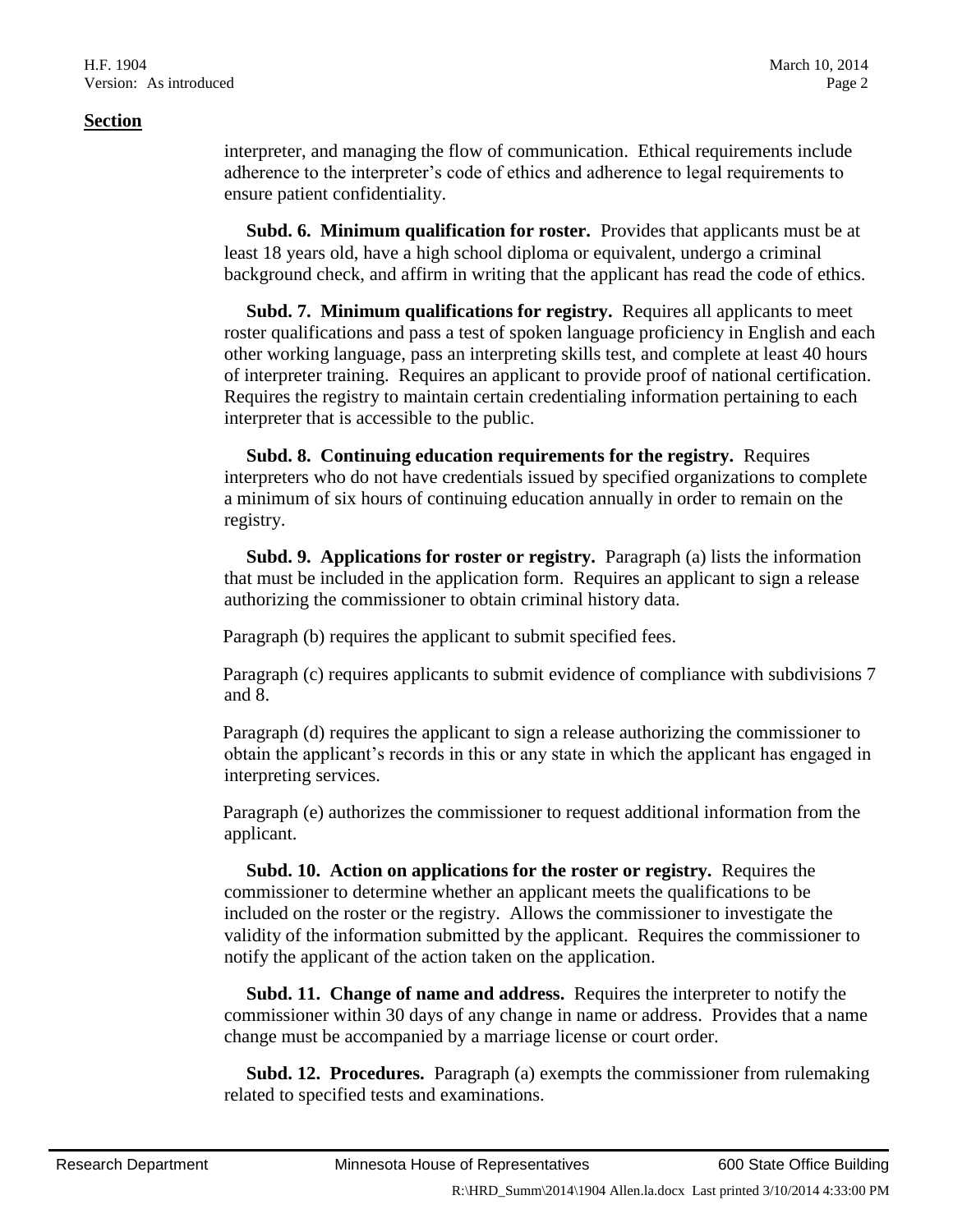## **Section**

Paragraph (b) requires the commissioner to establish written internal operating procedures for acting on applications, granting status on the roster or registry, investigating complaints, and imposing enforcement actions.

Paragraph (c) instructs the commissioner to publish specified information on the department's Web site.

 **Subd. 13. Administrative expenditures.** Authorizes the commissioner to use the roster receipt balance in the state government special revenue fund to cover expenditures for implementing the roster and registry that are not covered by the initial application fees.

 **Subd. 14. Fees.** Lists the fees to be paid by interpreters listed on the roster and registry. Instructs the commissioner to use the fees to ensure patients have access to accurate and ethical interpreters.

 **Subd. 15. Roster or registry renewal.** Requires an applicant to biennially complete a renewal application, submit the renewal fee, and submit additional information requested by the commissioner.

Requires the applicant to provide proof of compliance with continuing education requirements.

 **Subd. 16. Late fee.** Requires an applicant to pay the late fee if the renewal application is submitted after the renewal deadline.

 **Subd. 17. Renewal notice.** Instructs the commissioner to mail the renewal notice approximately 60 days before the expiration date. This notice must contain the application and notice of fees for renewal.

 **Subd. 18. Reporting continuing education contact hours.** Establishes the requirements for information that must be reported when verifying compliance with continuing education requirements.

 **Subd. 19. Auditing continuing education reports.** Allows the commissioner to audit continuing education reports. Requires the interpreter to make certain information available to the commissioner to verify compliance with continuing education requirements.

 **Subd. 20. Advisory council for spoken language interpreters.** Paragraph (a) instructs the commissioner to appoint a nine-member advisory council.

Paragraph (b) requires appointments to comply with section 15.0597, have equal gender distribution, and be representative of Greater Minnesota and the metro area.

Paragraph (c) requires membership terms to comply with section 214.09, subdivision 2.